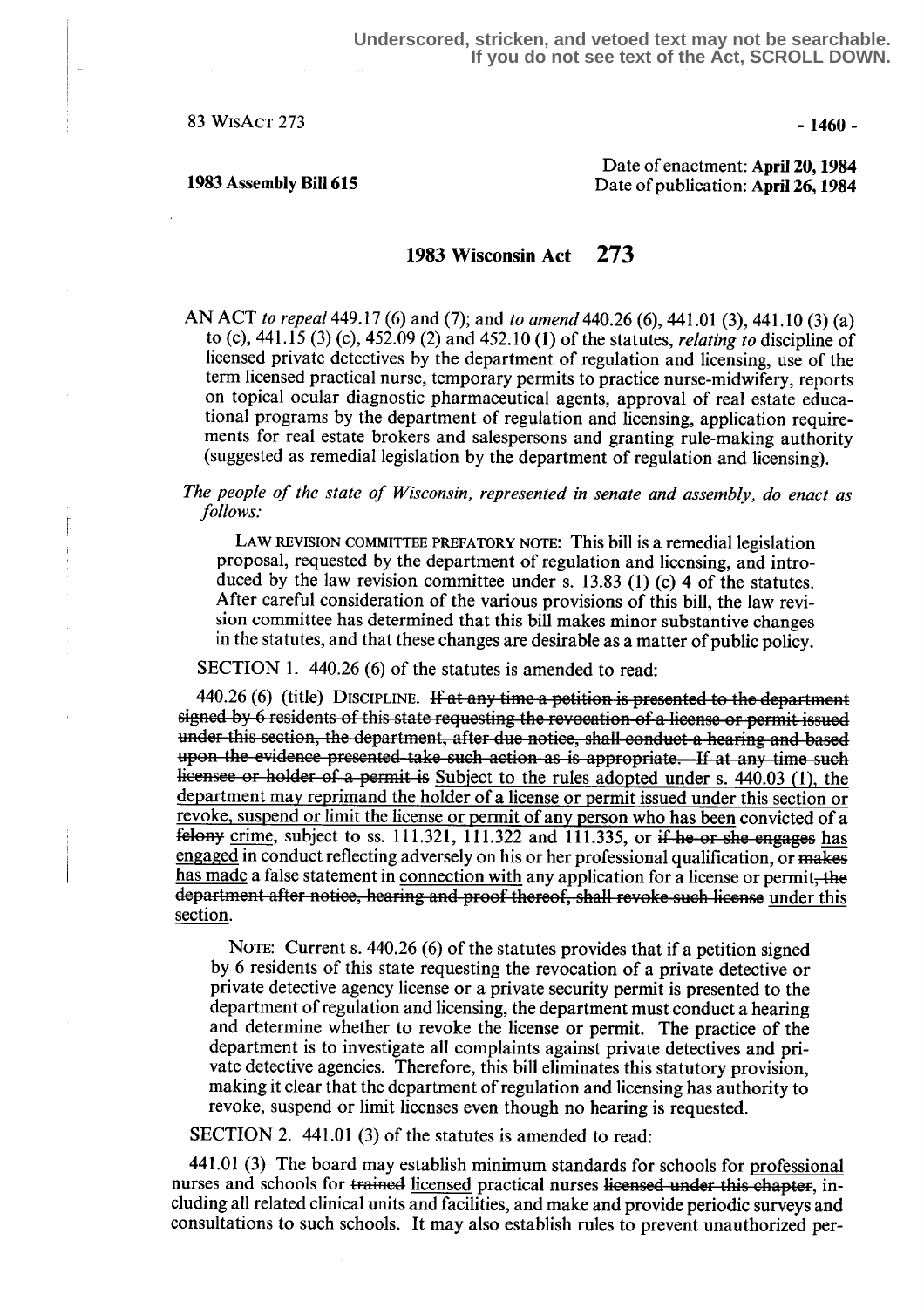Ţ.

i<br>H

### -1461- 83 WisAcT 273

sons from practicing professional nursing. It shall approve all rules for the administration of this chapter in accordance with ch. 227.

SECTION 3.  $441.10(3)(a)$  to (c) of the statutes are amended to read:

441 .10 (3) (a) On complying with this chapter relating to applicants for licensure as trained licensed practical nurses, and passing a satisfactory examination, the applicant shall receive a license as a trained licensed practical nurse, signed by the chairperson of the board and countersigned by the secretary of the examining council on licensed practical nurses. The holder of the license is a "licensed trained practical nurse" and may append the letters "T.P.N." "L.P.N." to his or her name. The board may reprimand or may limit, suspend or revoke the license of a licensed trained practical nurse under s. 441 .07.

(b) A licensed trained practical nurse practicing for compensation shall submit by April 30 of odd-numbered years to the board, on blanks furnished by the department, an application for license renewal, together with a statement giving name, residence, nature and extent of practice as a trained licensed practical nurse during the prior year and prior unreported years and other facts bearing upon current competency as the board requires, accompanied by the license renewal fee specified in s. 440.05 (3).

(c) No license is required for practical nursing, but no person without a license may hold himself or herself out as a trained licensed practical nurse or licensed attendant, use the title or letters "Trained Practical Nurse" or "T.P .N.", "Licensed Practical Nurse" or "L.P.N.", "Licensed Attendant" or "L.A.", "Trained Attendant" or "T.A.", or otherwise seek to indicate that he or she is a trained licensed practical nurse or licensed attendant. No trained licensed practical nurse or licensed attendant may use the title, or otherwise seek to act as a registered, trained licensed, certified, graduate or professional nurse. Anyone violating this subsection shall be subject to the penalties prescribed by s. 441 .13. The board shall grant without examination a license as a trained licensed practical nurse to any person who was on July 1, 1949, a licensed attendant.

NOTE: Current law uses the terms "licensed practical nurse", "licensed trained practical nurse" and "trained practical nurse" to refer to persons who are licensed for practical nursing. This bill eliminates the confusion of multiple terminology by substituting the term "licensed practical nurse" .

SECTION 4. 441.15 (3) (c) of the statutes is amended to read:

441 .15 (3) (c) The board shall promulgate rules necessary to administer this section, including the establishment of appropriate limitations on the scope of the practice of nurse-midwifery  $\text{and}_1$ , the facilities in which such practice may occur and the granting of temporary permits to practice nurse-midwifery pending qualification for certification .

NOTE: The board of nursing licenses registered nurses, licensed practical nurses and nurse-midwives. Current statutes authorize the board of nursing to issue temporary practice permits to applicants for registered nurse and licensed practical nurse licenses. A temporary practice permit allows applicants to practice from the time they graduate from school until a license has been issued. This bill permits the board of nursing to issue temporary practice permits to candidates for nurse-midwife licenses .

SECTION 5. 449.17 (6) and (7) of the statutes are repealed.

NOTE: Optometrists were permitted to use diagnostic pharmaceutical agents by chapter 280, laws of 1977, which created s. 449.17 of the statutes . As originally adopted, the statute was effective until July 1, 1982. Optometrists using diagnostic pharmaceutical agents were required to report on the use of such agents to the secretary of the department of regulation and licensing and to the optometry examining board. The department of regulation and licensing was